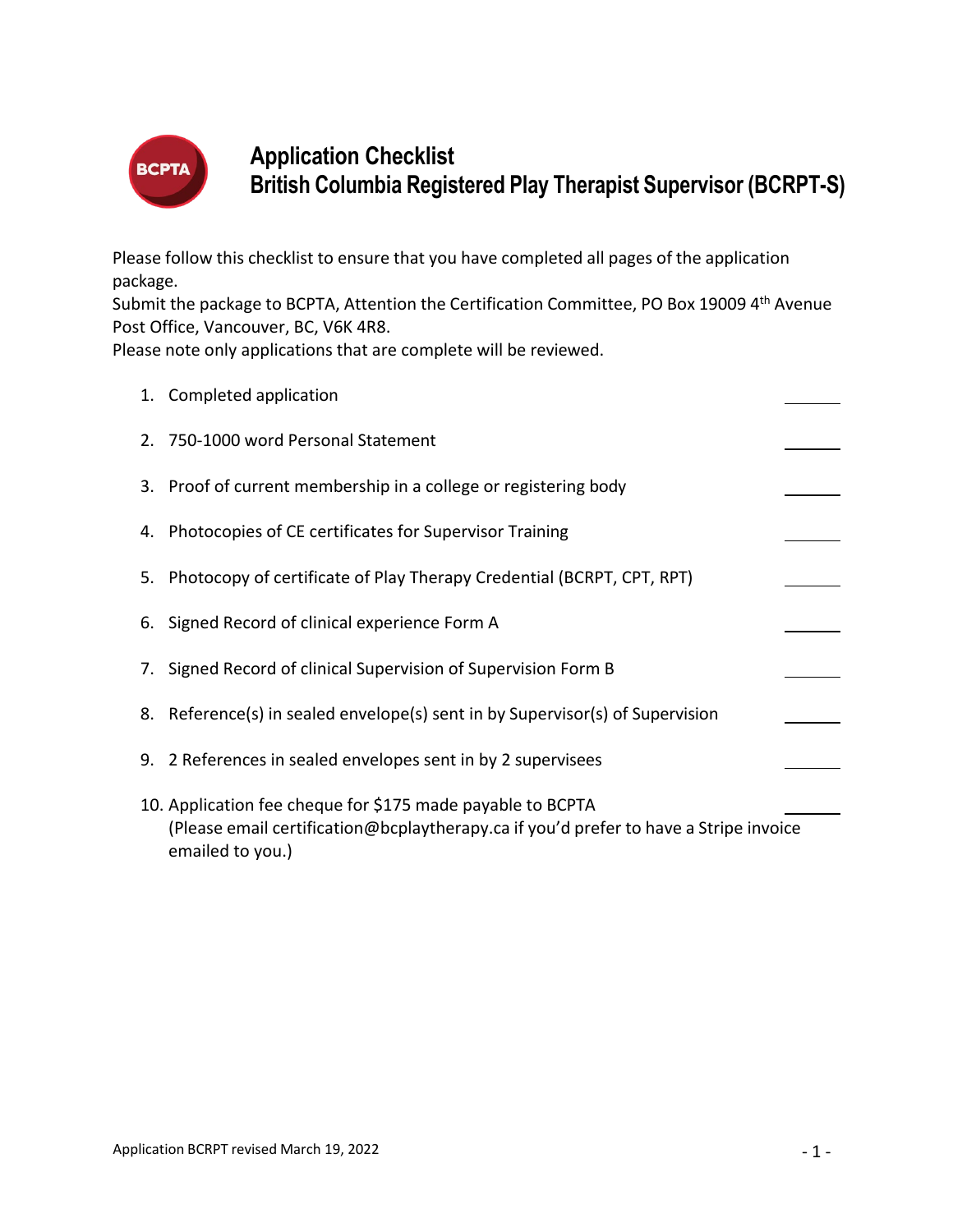

## **Credentialing Application British Columbia Registered Play Therapist Supervisor (BCRPT-S)**

#### **APPLICANT INFORMATION**

Name:

Address:

Primary Phone Number:

Email:

| Current Play Therapy Registration: BCRPT $O$ CPT $O$ RPT $O$ Other: |  |  |  |  |  |  |  |
|---------------------------------------------------------------------|--|--|--|--|--|--|--|
| Registration number(s):                                             |  |  |  |  |  |  |  |
|                                                                     |  |  |  |  |  |  |  |

*Submit a copy of your Play Therapy Registration certificate(s) with this application*

BCPTA Member: Yes  $O$  No  $O$ 

Registering Body (e.g. College of Social Workers/Psychologists, BCACC, CCPA etc.):

*Submit a copy of current Registering Body Certificate with your application*

### **VERIFICATION OF GRADUATE DEGREE**

Attach a copy of your graduate transcript(s) issued by an institute of higher education. For registration as a BCRPT-S, you must have at minimum, a Master's degree in mental health or a Medical degree, including a supervised practicum. Your graduate or higher degree must be from an accredited institution.

*If you are a BCRPT, you do not need to send in a transcript as it has already been verified.* 

| Master's Degree | Institution | Year |
|-----------------|-------------|------|
|                 |             |      |
| Doctoral Degree | Institution | Year |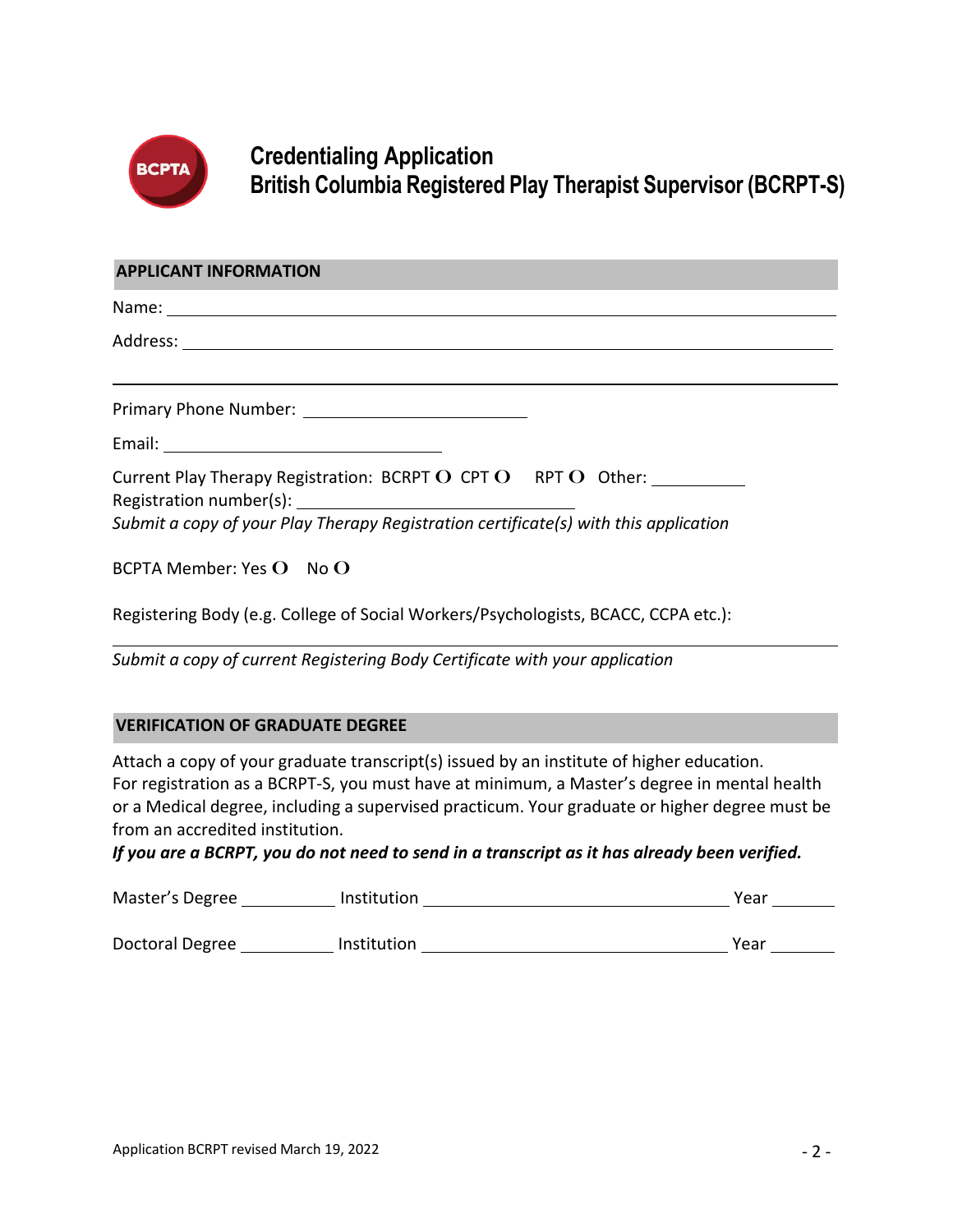### **PLAY THERAPY SUPERVISOR TRAINING**

A minimum of **12 CE hours** of **supervisor training** from institutions of higher education or \*BCPTA-approved providers are required.

- *a.* This training relates to the general practice of providing effective/ethical clinical supervision
- *b.* A minimum of **2** of these **supervisor training hours** must be on the provision of **Play Therapy-specific supervision**

*\*\*Submit photocopies of CE certificates with your application*

| Supervision Workshop Title<br>*Indicate if course is Play Therapy-<br>specific (PTS) | Sponsoring<br>Organization (for<br>example, BCPTA,<br>CAPT, Rocky<br>Mountain) | Number<br>of Hours | Date(s) course<br>taken | *Indicate<br>BCPTA,<br>APT, CAPT<br>or other<br><b>CEUs</b> |
|--------------------------------------------------------------------------------------|--------------------------------------------------------------------------------|--------------------|-------------------------|-------------------------------------------------------------|
|                                                                                      |                                                                                |                    |                         |                                                             |
|                                                                                      |                                                                                |                    |                         |                                                             |
|                                                                                      |                                                                                |                    |                         |                                                             |
|                                                                                      |                                                                                |                    |                         |                                                             |
|                                                                                      |                                                                                |                    |                         |                                                             |
|                                                                                      |                                                                                |                    |                         |                                                             |
|                                                                                      |                                                                                |                    |                         | Total # hrs                                                 |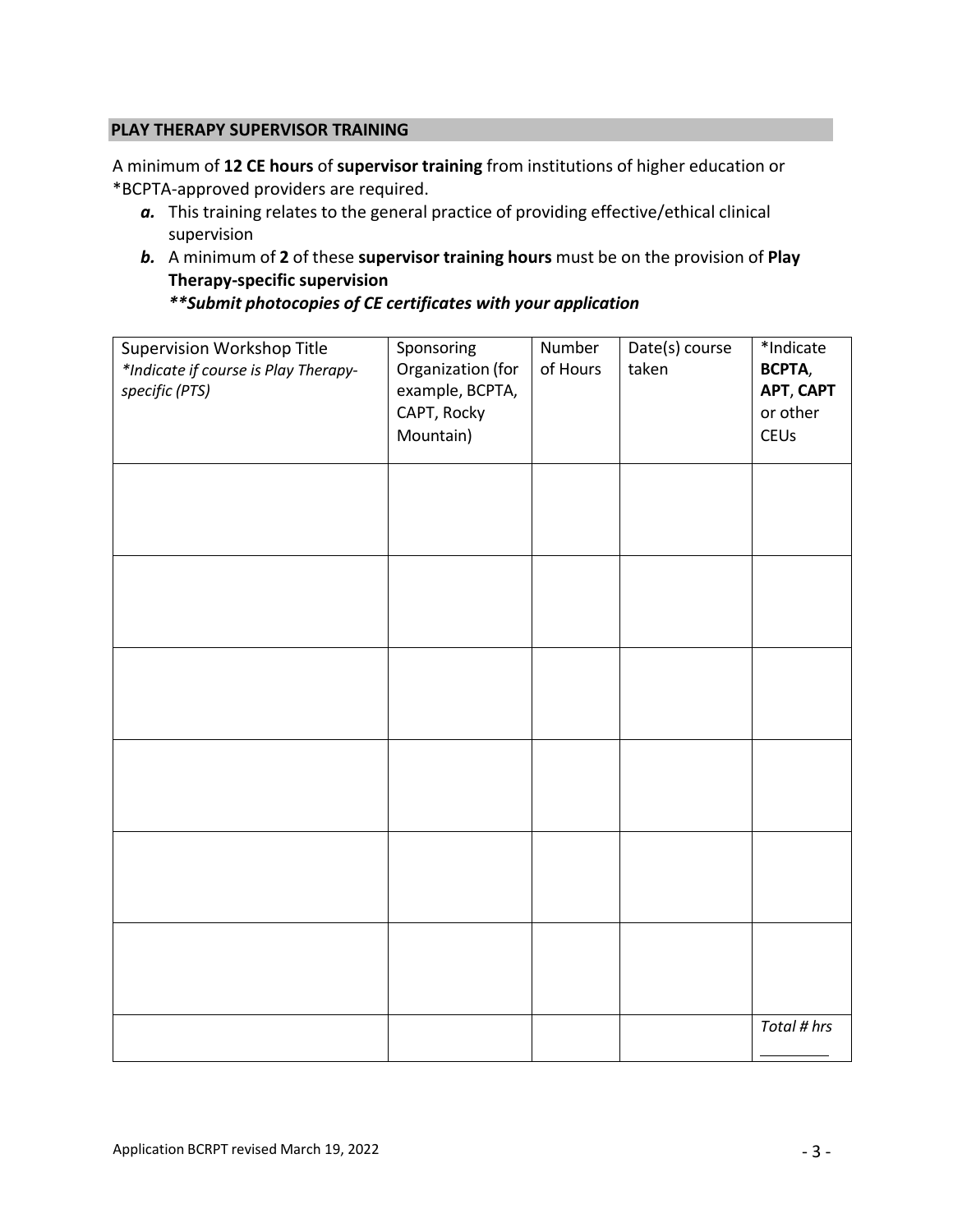### **CLINICAL PRACTICE HOURS (Total of 2000 hours after obtaining Play Therapy Registration)**

Clinical experience after Play Therapy Registration (2000 hours)

- I. Must complete an additional 2000 direct hours of clinical practice after obtaining the BCRPT or equivalent Play Therapy registration, including experience providing supervision
- II. Of the 2000 hours, 300 hours need to be the provision of play therapy

Written verification of these hours must be provided by supervisor(s) using **Form A**. The supervisor verifying your hours must be a Master's or Doctoral level clinician and may be uncredentialed or a credentialed (BCRPT-S, RPT-S, CPT-S) Play Therapy supervisor.

#### **PROVISION OF SUPERVISION - 40 HOURS**

- 40 hours of Play Therapy supervision need to be provided to two or more supervisees
- Reference forms will need to be completed by 2 supervisees and mailed in

| Supervisee's<br>Initials | Location/Organization | Date Range | # of Hours of<br><b>Supervision Provided</b> |
|--------------------------|-----------------------|------------|----------------------------------------------|
|                          |                       |            |                                              |
|                          |                       |            |                                              |
|                          |                       |            |                                              |
|                          |                       |            |                                              |
|                          |                       |            |                                              |

*Total hrs=*

### *Total hours = Clinical experience + Supervision provided = hours*

#### **SUPERVISION OF SUPERVISION - 8 HOURS**

- Applicants need to have received **8 hours** of direct supervision of supervision (in session or videotapes) by a **Credentialed Supervisor (BCRPT-S, RPT-S, CPT-S)**
- This supervision may include a combination of individual or group supervision. Supervision may be in person or online.
- Written verification of these hours must be provided by supervisor(s) using **Form B**

#### **SUBMISSION OF PERSONAL STATEMENT**

Submit a 750-1000 word personal statement detailing how your **supervision model** informs your approach to supervision in a specific case example. Please ensure supervisee and client confidentiality. *Please note that APA format is not a requirement.*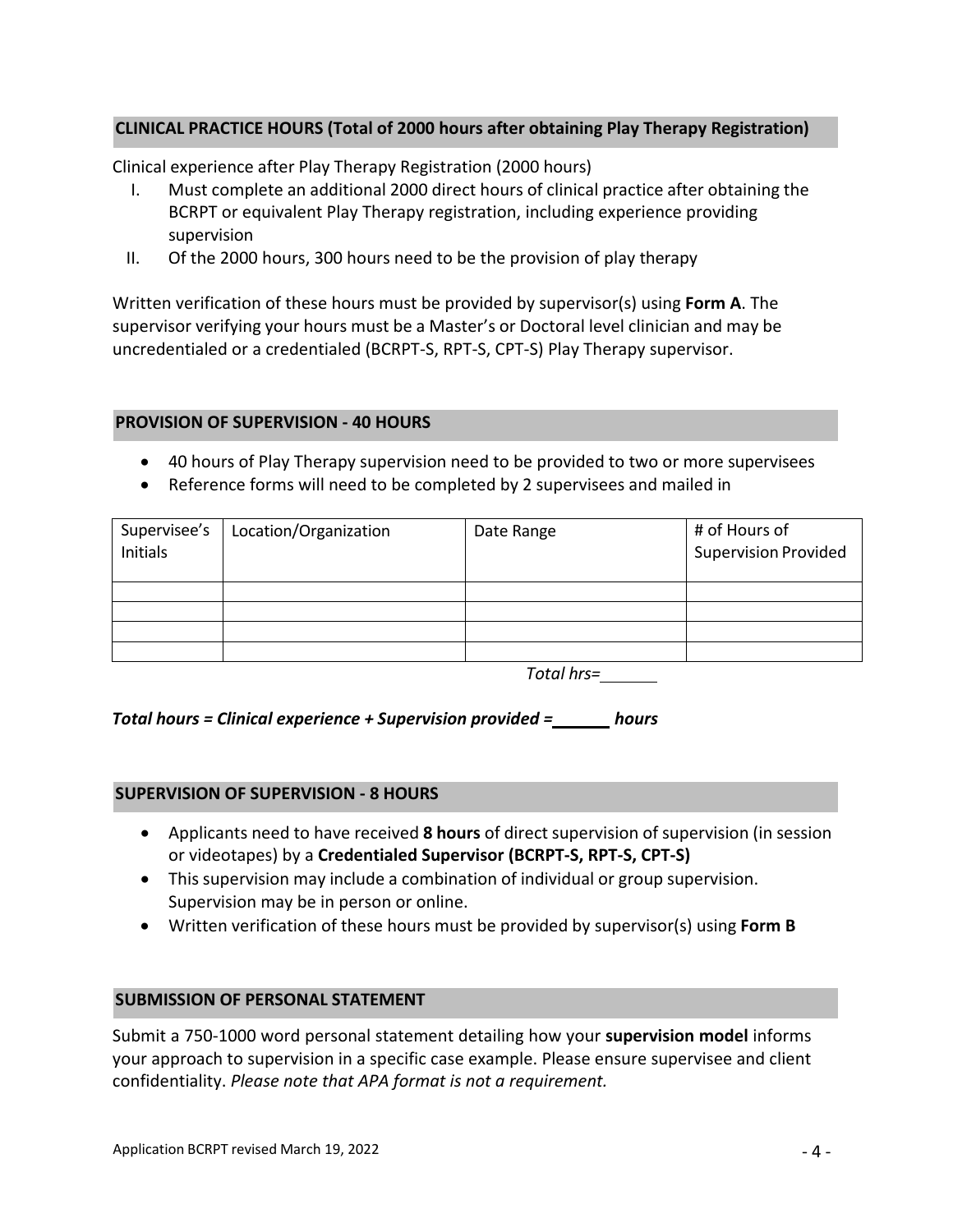### **REFERENCES**

3 reference forms are required:

- I. One reference form from the credentialed supervisor who provided the 8 hours of Supervision of Supervision
- II. Two Supervisee reference forms: one each from **two** of the applicant's supervisees

**The referee fills in the reference form and mails it in. Reference forms are not to be returned in the applicant's package**.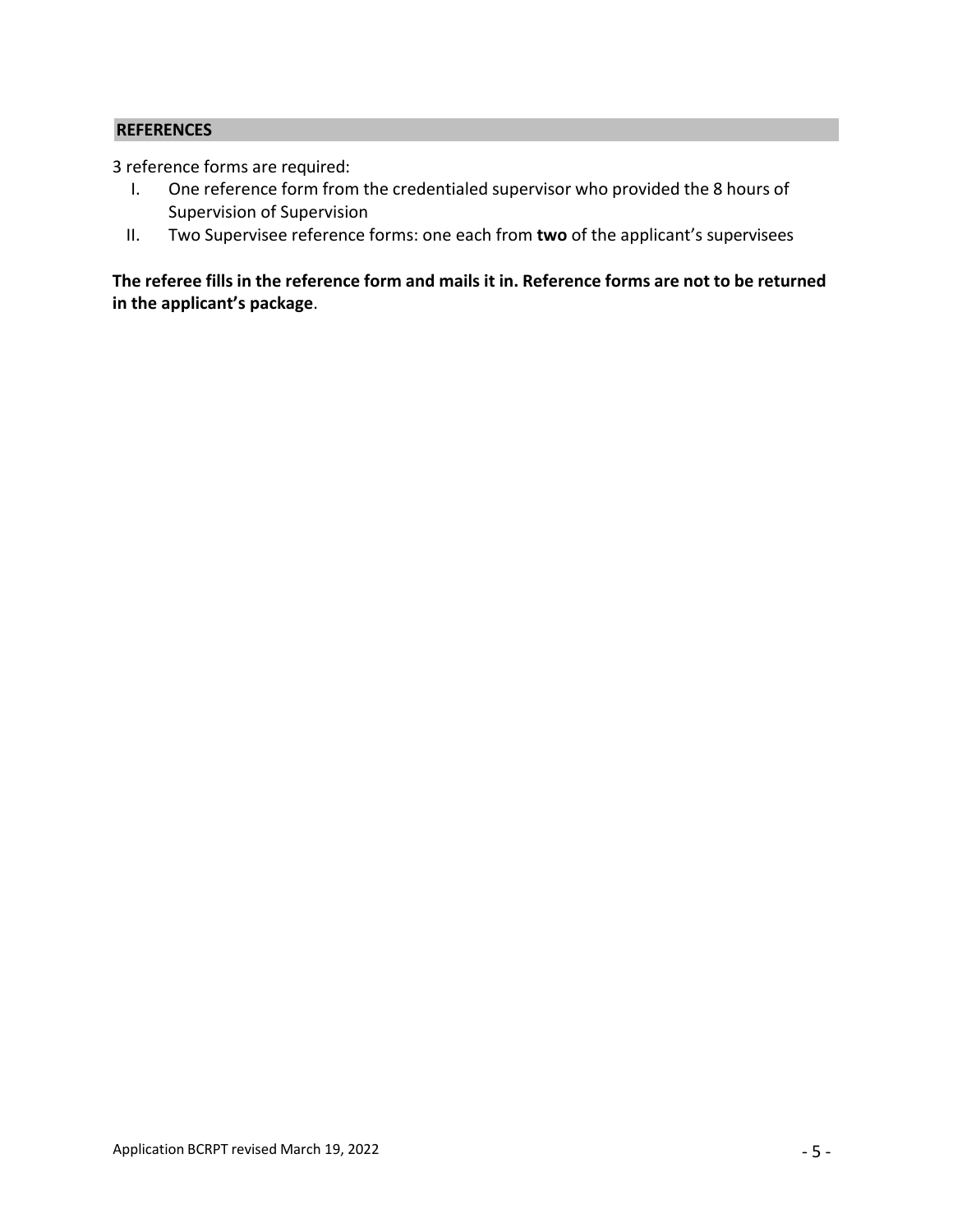

# **Clinical Experience Record BCRPT-S Applicants - Form A British Columbia Registered Play Therapist Supervisor (BCRPT-S)**

For the 2000 client hours of clinical experience after Play Therapy Registration supervised by a credentialed (BCRPT-S, RPT-S, CPT-S) or un-credentialed supervisor

- 300 hours need to be the provision of Play Therapy
- ∗ *You must submit signed copies of Form A and Form B to meet all of the clinical supervision and supervision of supervision requirements.*

| Name of BCRPT-S Applicant: |              |  |  |  |  |  |
|----------------------------|--------------|--|--|--|--|--|
| Email:                     | Phone:       |  |  |  |  |  |
| Name of Supervisor:        | Credentials: |  |  |  |  |  |

## *Your supervisor must sign the bottom of each page submitted. Please use a separate form for each supervisor.*

| Location/Organization                                                                  | Date Range | Hours of general<br>clinical practice | Hours of play<br>therapy |
|----------------------------------------------------------------------------------------|------------|---------------------------------------|--------------------------|
|                                                                                        |            |                                       |                          |
|                                                                                        |            |                                       |                          |
|                                                                                        |            |                                       |                          |
|                                                                                        |            |                                       |                          |
|                                                                                        |            |                                       |                          |
|                                                                                        |            |                                       |                          |
|                                                                                        |            |                                       |                          |
|                                                                                        |            |                                       |                          |
|                                                                                        |            |                                       |                          |
|                                                                                        |            |                                       |                          |
|                                                                                        |            |                                       |                          |
|                                                                                        |            |                                       |                          |
|                                                                                        |            |                                       |                          |
|                                                                                        |            |                                       |                          |
|                                                                                        |            |                                       |                          |
|                                                                                        |            |                                       | Total hrs: ____          |
| I hereby attest that all the information provided is true to the best of my knowledge: |            |                                       |                          |
|                                                                                        |            |                                       |                          |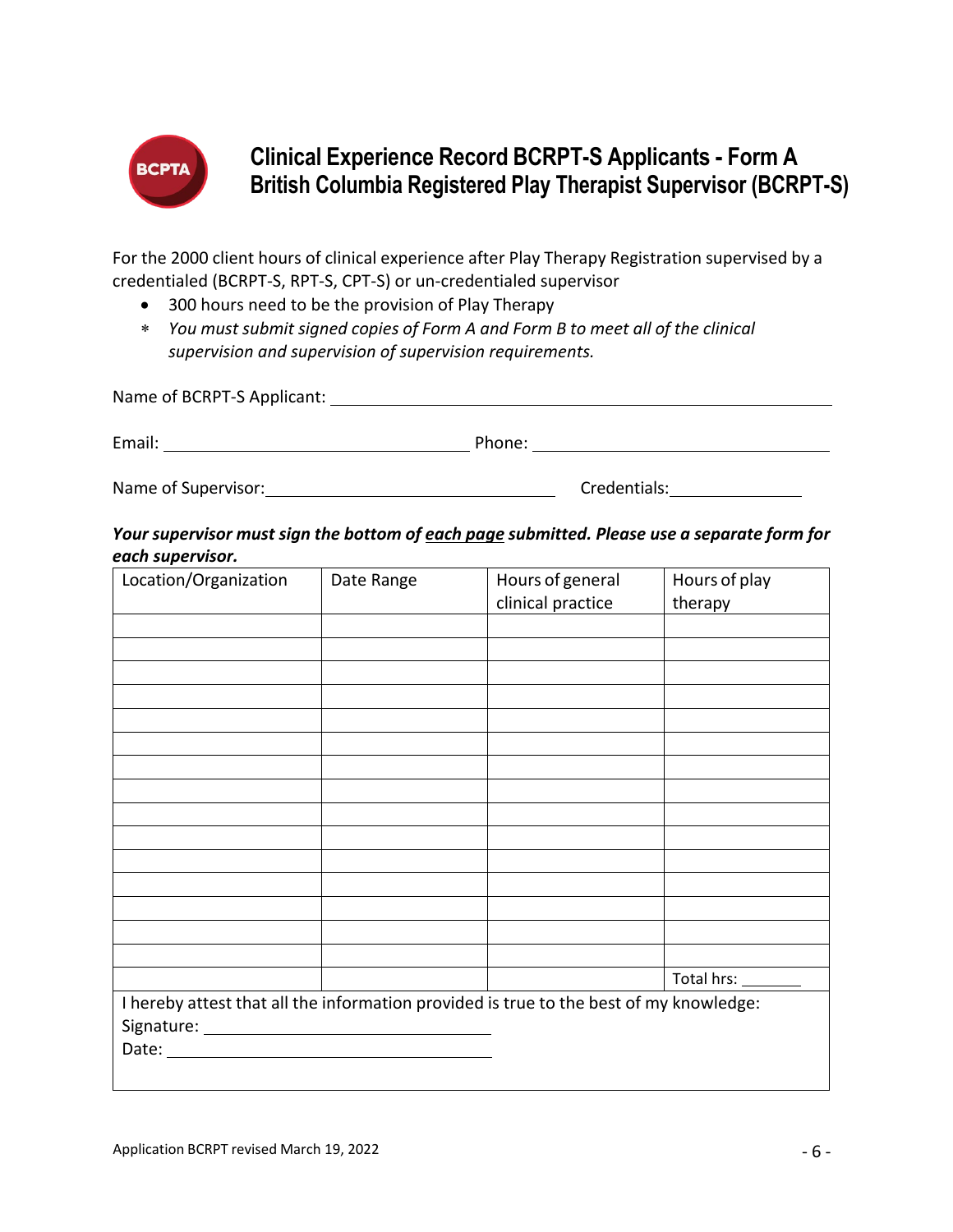

# **Clinical Supervision of Supervision Record BCRPT-S Applicants - Form B British Columbia Registered Play Therapist Supervisor (BCRPT-S)**

For the 8 hours of supervision of supervision supervised by a credentialed supervisor

- Applicants need to have received 8 hours of direct supervision of supervision (in session or videotapes) by a Credentialed Supervisor (BCRPT-S, RPT-S, CPT-S)
- This supervision may include a combination of individual or group (2-10 participants) supervision. Supervision may be in person or online.
- ∗ *You must submit signed copies of Form A and Form B to meet all of the supervision requirements*

Name of BCRPT-S Applicant:

Email: Phone: Phone: Phone: Phone: Phone: Phone: Phone: Phone: Phone: Phone: Phone: Phone: Phone: Phone: Phone: Phone: Phone: Phone: Phone: Phone: Phone: Phone: Phone: Phone: Phone: Phone: Phone: Phone: Phone: Phone: Phone

Name of Supervisor:

Play Therapy Supervisor Credential and Registration Number: 1992 1994 1994

## *Your supervisor must sign the bottom of each page submitted. Please use a separate form for each supervisor.*

| Date of Supervision of<br>Supervision                                                  | Individual (I) or<br>Group (G)? | If group, indicate<br>group size | Time in Supervision<br>(hours) |
|----------------------------------------------------------------------------------------|---------------------------------|----------------------------------|--------------------------------|
|                                                                                        |                                 |                                  |                                |
|                                                                                        |                                 |                                  |                                |
|                                                                                        |                                 |                                  |                                |
|                                                                                        |                                 |                                  |                                |
|                                                                                        |                                 |                                  |                                |
|                                                                                        |                                 |                                  |                                |
|                                                                                        |                                 |                                  |                                |
|                                                                                        |                                 |                                  |                                |
|                                                                                        |                                 |                                  |                                |
|                                                                                        |                                 |                                  |                                |
|                                                                                        |                                 |                                  |                                |
|                                                                                        |                                 |                                  | Total hrs: _______             |
| I hereby attest that all the information provided is true to the best of my knowledge: |                                 |                                  |                                |
|                                                                                        |                                 |                                  |                                |
|                                                                                        |                                 |                                  |                                |
|                                                                                        |                                 |                                  |                                |

*Please make additional copies of this form as needed*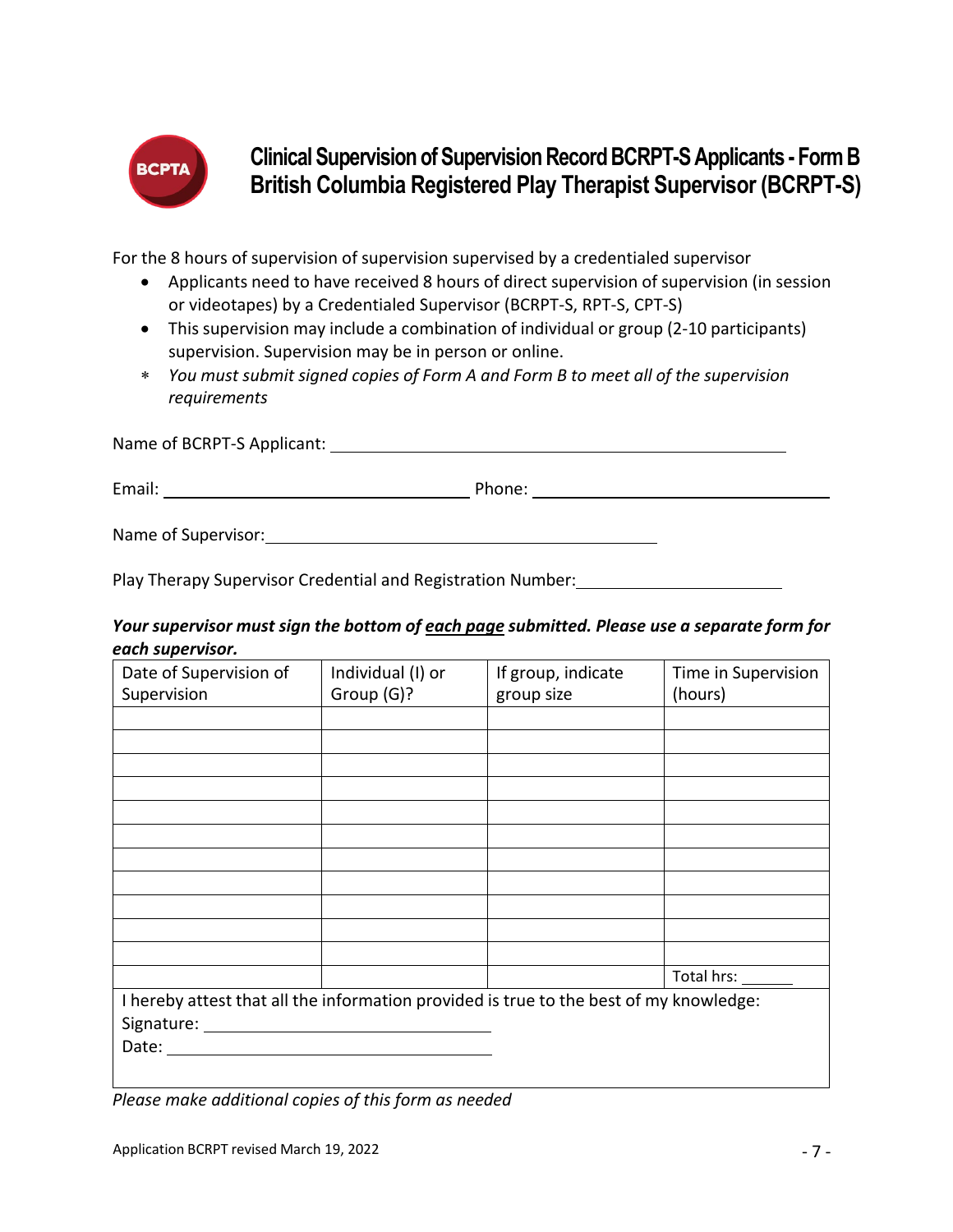

# **Reference from Credentialed (BCRPT-S, RPT-S, CPT-S) Supervisor Providing Supervision of Supervision British Columbia Registered Play Therapist Supervisor (BCRPT-S)**

This is a confidential reference. Please give this to your Supervisor and advise him/her/them to return the completed form directly to:

| <b>BC Play Therapy Association</b>                                   |  |
|----------------------------------------------------------------------|--|
| PO Box 19009 4th Ave Post Office                                     |  |
| Vancouver, BC                                                        |  |
| <b>V6K4R8</b>                                                        |  |
| certification@bcplaytherapy.ca                                       |  |
| Name of Candidate:                                                   |  |
| Number of years you have known the Candidate's work:                 |  |
| Hours of direct clinical supervision of supervision provided by you: |  |

Individual: Group: (# in group):

On the scale below, rate the candidate's overall abilities as a Play Therapist Supervisor: D Excellent D Very Good D Good D Fair D Poor

Would you recommend the candidate as a Play Therapy Supervisor to other play therapists?  $\bf{D}$  Yes  $\bf{D}$  No If no, please explain:

Please describe the candidate's strengths as a Play Therapy Supervisor: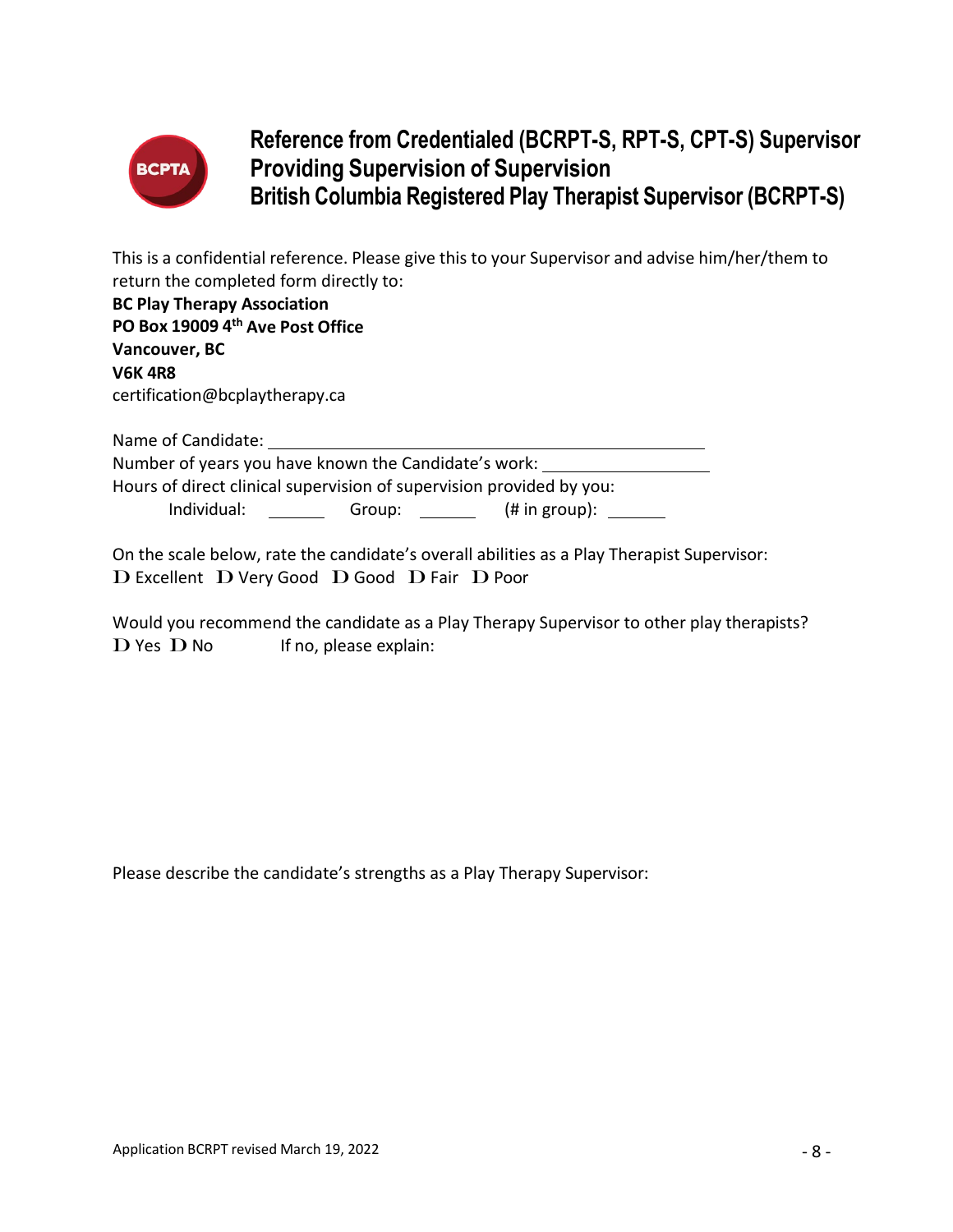Please describe the candidate's areas for growth as a Play Therapy Supervisor:

Other comments:

How long have you functioned in a Supervisory (Play Therapy Supervisor) capacity? \_\_\_\_\_\_\_\_\_\_

| Name of supervisor:            |                                 |  |
|--------------------------------|---------------------------------|--|
|                                | (please print)                  |  |
|                                |                                 |  |
|                                |                                 |  |
|                                |                                 |  |
|                                |                                 |  |
| Telephone: ( ) _______________ | Email: ________________________ |  |
|                                |                                 |  |
|                                |                                 |  |
|                                |                                 |  |

*Thank you for your assistance!*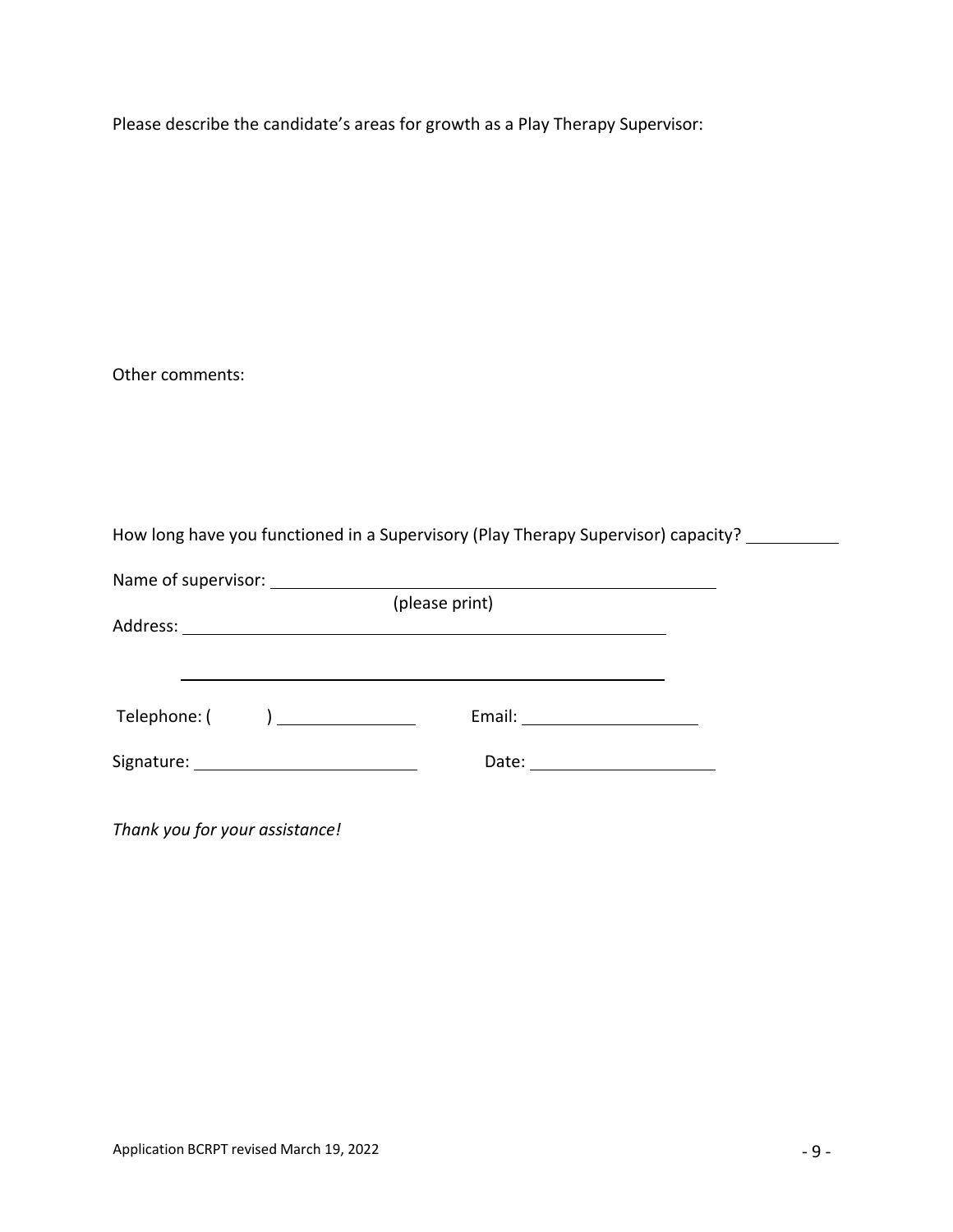

## **References from Supervisees British Columbia Registered Play Therapist Supervisor (BCRPT-S)**

This is a confidential reference. Please give this form to **two** of your supervisees and advise them to return their completed form directly to:

| <b>BC Play Therapy Association</b>                         |  |
|------------------------------------------------------------|--|
| PO Box 19009 4th Ave Post Office                           |  |
| Vancouver, BC                                              |  |
| <b>V6K4R8</b>                                              |  |
| certification@bcplaytherapy.ca                             |  |
| Name of BCRPT-S Candidate:                                 |  |
| Number of years you have been supervised by the Candidate: |  |
| Hours of direct clinical supervision provided to you:      |  |

Individual: Group: (# in group):

On the scale below, rate the candidate's overall abilities as a Play Therapist Supervisor: D Excellent D Very Good D Good D Fair D Poor

Would you recommend the candidate as a Play Therapy Supervisor to other play therapists?  $\mathbf D$  Yes  $\mathbf D$  No If no, please explain:

Please describe the candidate's strengths as a Play Therapy Supervisor: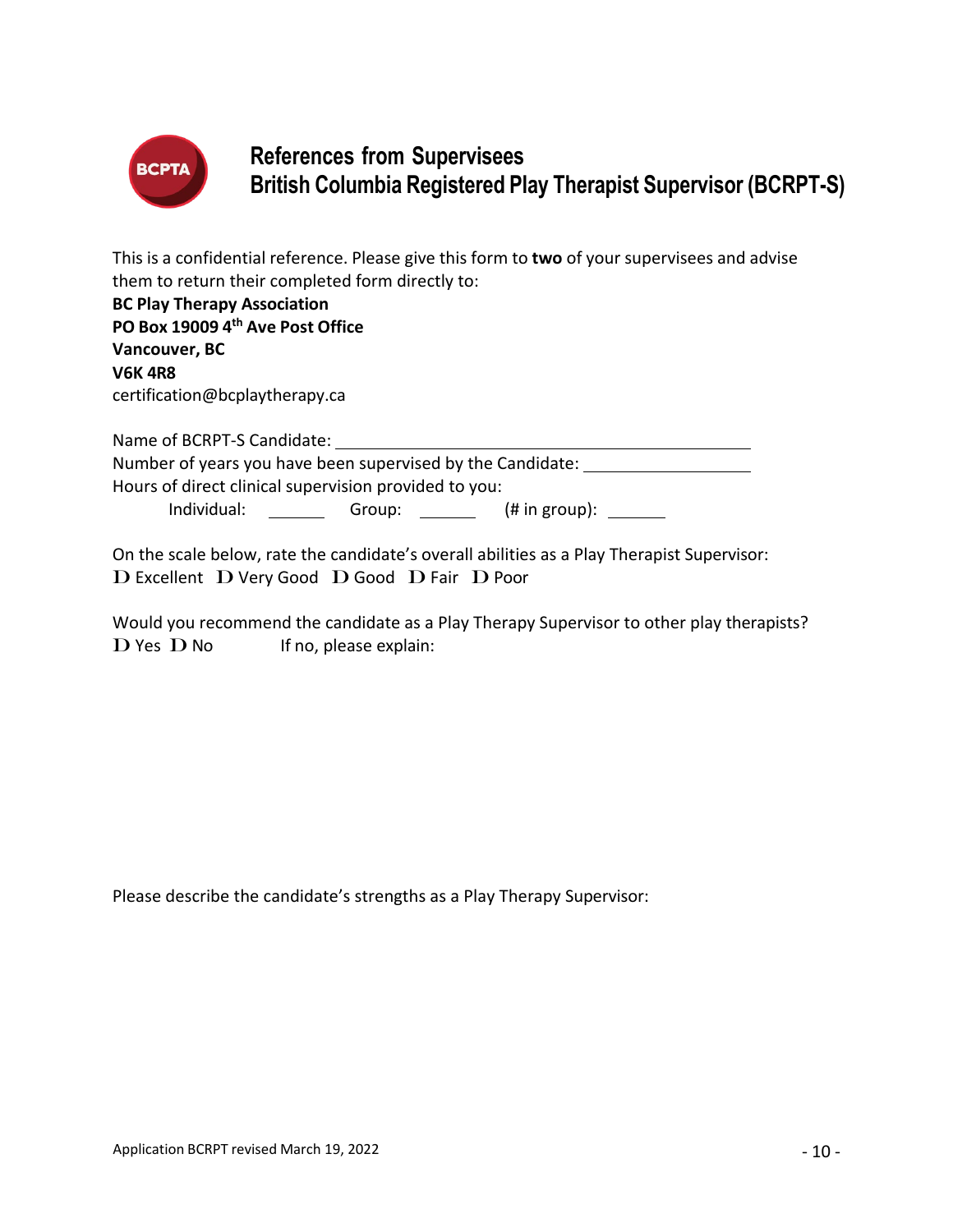Please describe the candidate's areas for growth as a Play Therapy Supervisor:

Other comments:

| Supervisee's reason for seeking supervision: | Are you aiming for the BCRPT credential?<br>Seeking consultation in the field of play therapy? ___________                                                                                                                     |  |
|----------------------------------------------|--------------------------------------------------------------------------------------------------------------------------------------------------------------------------------------------------------------------------------|--|
|                                              |                                                                                                                                                                                                                                |  |
|                                              | (please print)                                                                                                                                                                                                                 |  |
|                                              |                                                                                                                                                                                                                                |  |
|                                              |                                                                                                                                                                                                                                |  |
|                                              | Telephone: ( ) and Email: Email:                                                                                                                                                                                               |  |
|                                              | Date: the contract of the contract of the contract of the contract of the contract of the contract of the contract of the contract of the contract of the contract of the contract of the contract of the contract of the cont |  |
|                                              |                                                                                                                                                                                                                                |  |

*Thank you for your assistance!*

 $\overline{\phantom{0}}$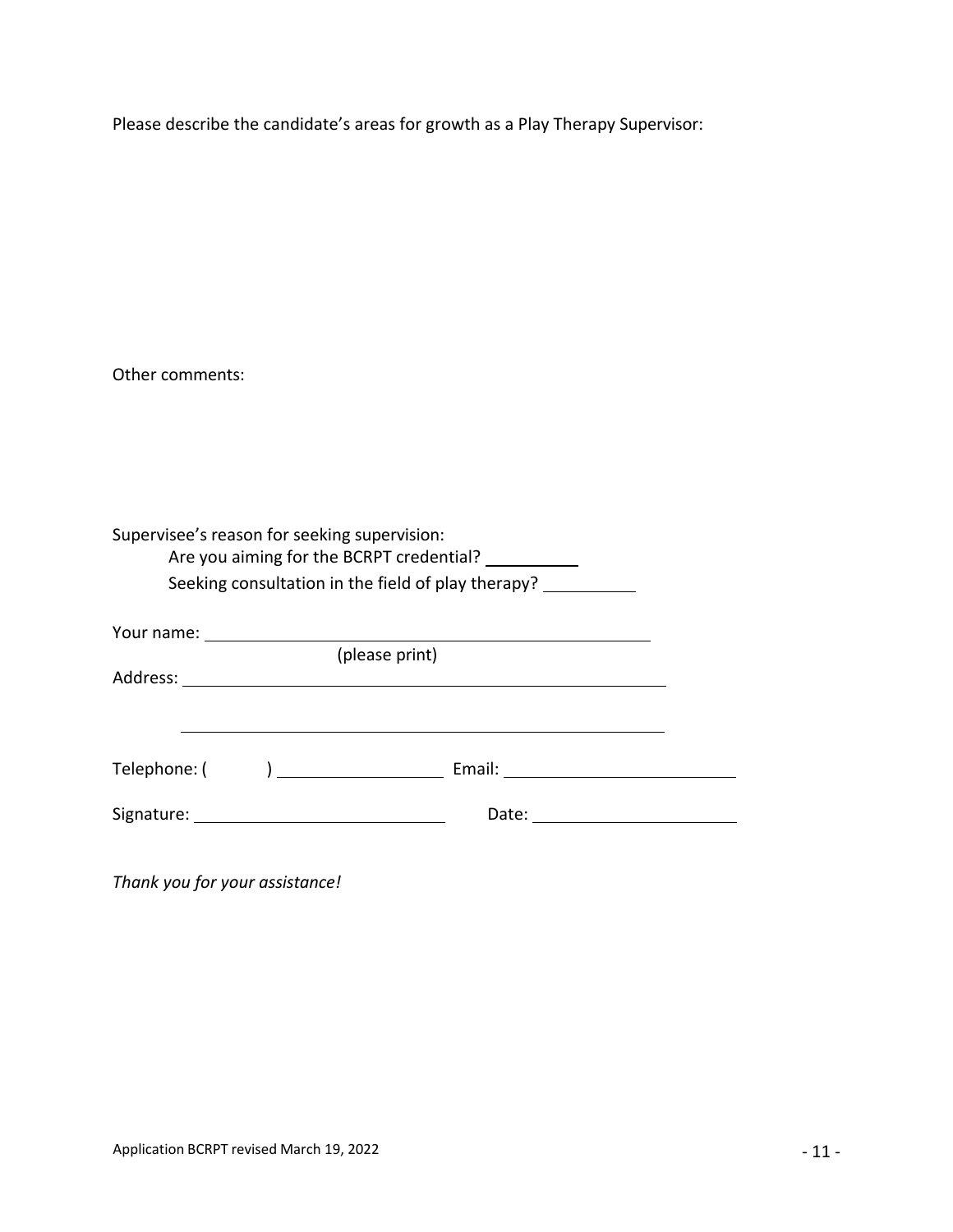

# **Credentialing Application British Columbia Registered Play Therapist Supervisor (BCRPT-S)**

The membership category of British Columbia Registered Play Therapist Supervisor is a specialized category of membership (Supervisor) in the British Columbia Play Therapy Association (BCPTA).

Please do not submit originals as all materials will be shredded once the application has been processed. Make a copy of the completed application for your records. You may attach additional pages if more space is required but please send only materials requested with the application.

Upon approval of this application, a certificate will be provided by the British Columbia Play Therapy Association.

The non-refundable certification application fee of \$175 Canadian dollars covers the cost of processing the application, and if approved, the cost of issuing a certificate.

Renewal criteria:

- Applicants must maintain their annual supervisor membership (\$100) in good standing with BCPTA and
- **Every three years**
	- o Show proof of attending or instructing
		- 24 CEs of play therapy training from a \*BCPTA approved provider and
		- 6 CEs of supervisor training as a learner or instructor
		- **■** Proof of the CEs is due at the time of membership renewal, June  $1<sup>st</sup>$
		- A tracking form is provided. Please do not submit this form with your application.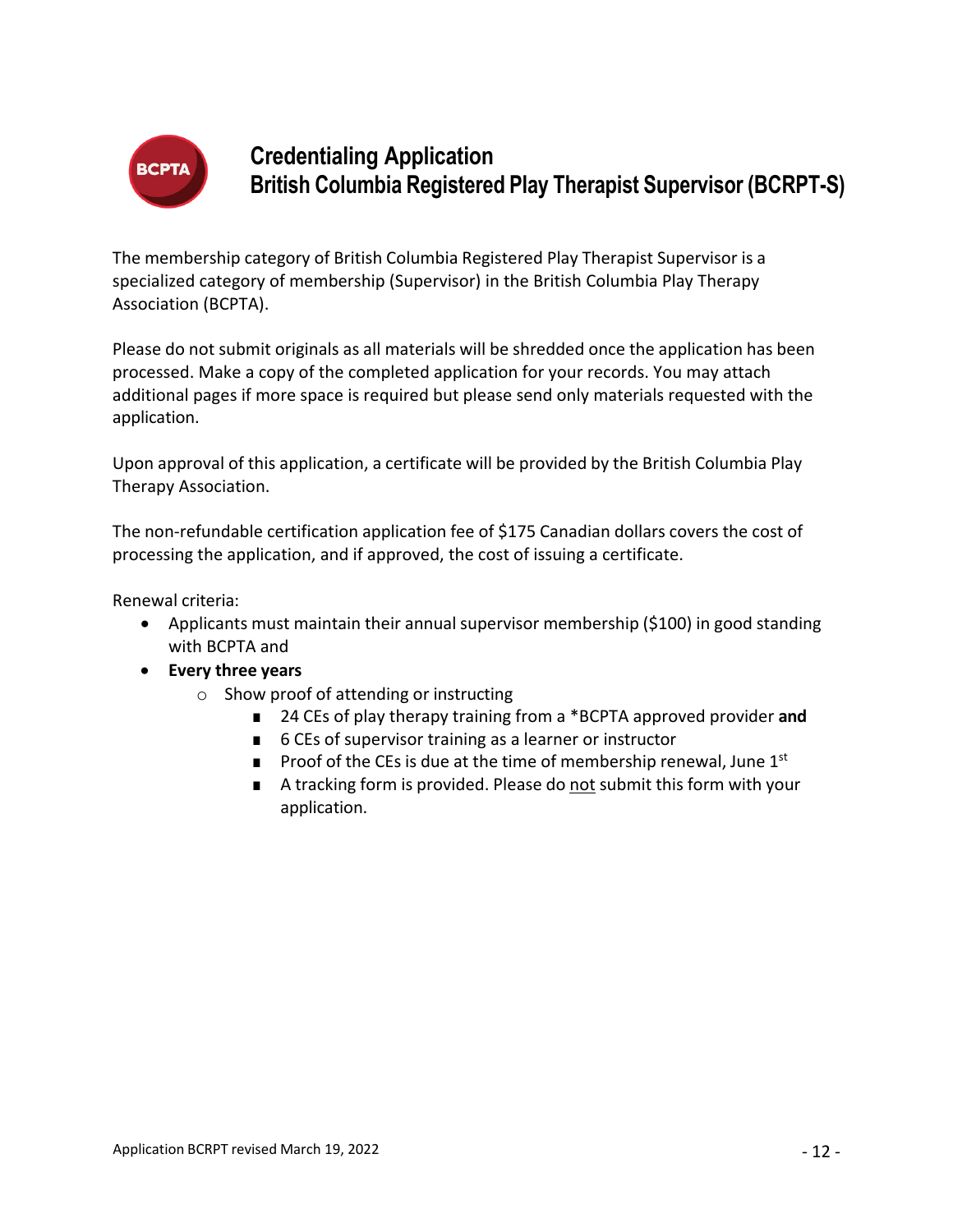

# **BCRPT-S CE Tracking Form British Columbia Registered Play Therapist Supervisor (BCRPT-S)**

Year BCRPT-S registration obtained

24 Play Therapy CE hours + 6 CEs of Supervisor training from a \*BCPTA approved provider as a learner or instructor are due every 3 years =  $(year)$ 

Proof of the CEs are due in June at membership renewal time.

*Please keep your certificates*. *Courses may be contact (in person) or non-contact (online)*

| Workshop or Program<br>Title | Sponsoring<br>Organization<br>(BCPTA,<br>CAPT, JI) | Number of Hours<br><b>Indicate ST for</b><br>supervisor training | Date(s)<br>Course Taken | *Indicate<br>BCPTA,<br><b>APT</b> or<br><b>CAPT</b> or<br>other CEUs |
|------------------------------|----------------------------------------------------|------------------------------------------------------------------|-------------------------|----------------------------------------------------------------------|
|                              |                                                    |                                                                  |                         |                                                                      |
|                              |                                                    |                                                                  |                         |                                                                      |
|                              |                                                    |                                                                  |                         |                                                                      |
|                              |                                                    |                                                                  |                         |                                                                      |
|                              |                                                    |                                                                  |                         |                                                                      |
|                              |                                                    |                                                                  |                         |                                                                      |
|                              |                                                    |                                                                  |                         |                                                                      |
|                              |                                                    |                                                                  |                         |                                                                      |
|                              |                                                    |                                                                  |                         |                                                                      |
|                              |                                                    |                                                                  |                         |                                                                      |
|                              |                                                    |                                                                  |                         |                                                                      |
|                              |                                                    |                                                                  |                         |                                                                      |